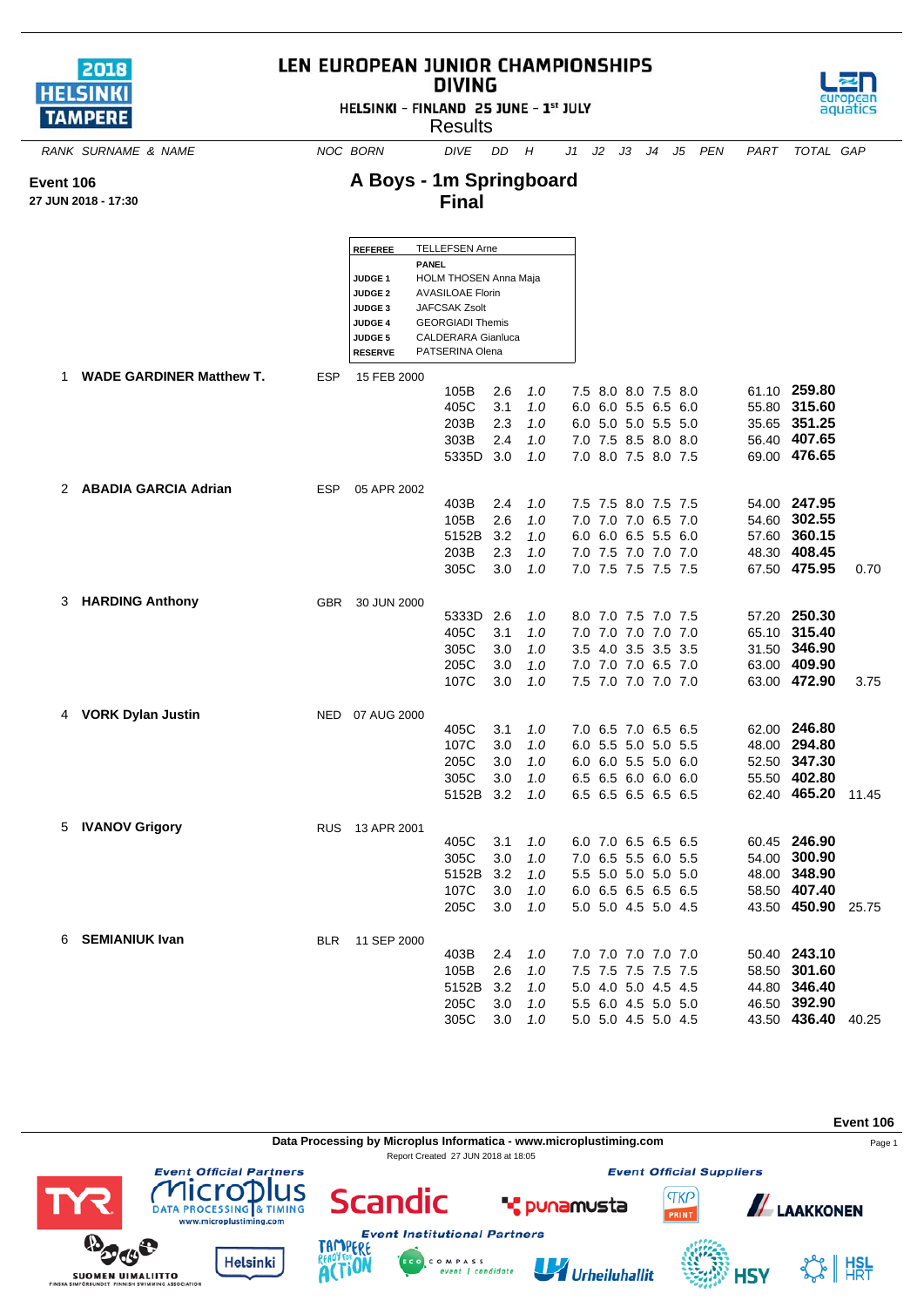|    | RANK SURNAME & NAME       |            | NOC BORN        | <b>DIVE</b> | DD  | Н   | J1 | J2 | JЗ                  | J4 | J5 | PEN | PART | TOTAL GAP          |       |
|----|---------------------------|------------|-----------------|-------------|-----|-----|----|----|---------------------|----|----|-----|------|--------------------|-------|
|    | 7 CROMPTON Oliver         | <b>GBR</b> | 10 JUN 2001     |             |     |     |    |    |                     |    |    |     |      |                    |       |
|    |                           |            |                 | 105B        | 2.6 | 1.0 |    |    | 6.5 6.5 6.5 6.5 6.5 |    |    |     |      | 50.70 230.65       |       |
|    |                           |            |                 | 203B        | 2.3 | 1.0 |    |    | 6.5 7.0 6.0 6.0 6.0 |    |    |     |      | 42.55 273.20       |       |
|    |                           |            |                 | 305C        | 3.0 | 1.0 |    |    | 5.0 6.0 5.5 6.0 6.0 |    |    |     |      | 52.50 325.70       |       |
|    |                           |            |                 | 405C        | 3.1 | 1.0 |    |    | 4.5 4.5 4.5 5.0 4.5 |    |    |     |      | 41.85 367.55       |       |
|    |                           |            |                 | 5134D       | 2.6 | 1.0 |    |    | 7.0 7.0 7.0 7.0 7.0 |    |    |     |      | 54.60 422.15 54.50 |       |
| 8  | <b>WIEGAND Vincent</b>    |            | GER 08 NOV 2001 |             |     |     |    |    |                     |    |    |     |      |                    |       |
|    |                           |            |                 | 405C        | 3.1 | 1.0 |    |    | 5.0 4.5 4.5 4.5 4.5 |    |    |     |      | 41.85 219.00       |       |
|    |                           |            |                 | 105B        | 2.6 | 1.0 |    |    | 7.5 7.0 7.0 7.0 7.0 |    |    |     |      | 54.60 273.60       |       |
|    |                           |            |                 | 305C        | 3.0 | 1.0 |    |    | 6.0 6.5 6.0 6.0 6.0 |    |    |     |      | 54.00 327.60       |       |
|    |                           |            |                 | 205C        | 3.0 | 1.0 |    |    | 4.0 4.0 4.0 4.0 4.0 |    |    |     |      | 36.00 363.60       |       |
|    |                           |            |                 | 5335D       | 3.0 | 1.0 |    |    | 6.0 6.0 6.0 5.5 6.0 |    |    |     |      | 54.00 417.60 59.05 |       |
| 9  | <b>BASTIAN Leonard</b>    |            | GER 12 FEB 2001 |             |     |     |    |    |                     |    |    |     |      |                    |       |
|    |                           |            |                 | 405C        | 3.1 | 1.0 |    |    | 5.0 4.0 4.5 4.5 4.5 |    |    |     |      | 41.85 223.15       |       |
|    |                           |            |                 | 105B        | 2.6 | 1.0 |    |    | 7.0 7.0 7.5 7.5 7.5 |    |    |     |      | 57.20 280.35       |       |
|    |                           |            |                 | 5134D       | 2.6 | 1.0 |    |    | 6.5 6.5 6.5 7.0 7.0 |    |    |     |      | 52.00 332.35       |       |
|    |                           |            |                 | 305C        | 3.0 | 1.0 |    |    | 4.0 5.0 5.0 4.5 5.0 |    |    |     |      | 43.50 375.85       |       |
|    |                           |            |                 | 205C        | 3.0 | 1.0 |    |    | 4.5 4.5 4.5 4.0 4.5 |    |    |     |      | 40.50 416.35 60.30 |       |
| 10 | <b>DENEUVILLE Timothe</b> | <b>FRA</b> | 04 JAN 2000     |             |     |     |    |    |                     |    |    |     |      |                    |       |
|    |                           |            |                 | 105B        | 2.6 | 1.0 |    |    | 7.0 7.5 7.5 7.0 7.5 |    |    |     |      | 57.20 236.95       |       |
|    |                           |            |                 | 5233D       | 2.5 | 1.0 |    |    | 6.0 6.0 4.0 5.5 5.0 |    |    |     |      | 41.25 278.20       |       |
|    |                           |            |                 | 203B        | 2.3 | 1.0 |    |    | 6.0 6.0 5.5 6.0 6.0 |    |    |     |      | 41.40 319.60       |       |
|    |                           |            |                 | 303B        | 2.4 | 1.0 |    |    | 5.0 6.5 6.0 6.0 6.0 |    |    |     |      | 43.20 362.80       |       |
|    |                           |            |                 | 405C        | 3.1 | 1.0 |    |    | 4.0 4.0 5.0 4.0 4.5 |    |    |     |      | 38.75 401.55 75.10 |       |
| 11 | <b>SCHALLER Nikolaj</b>   | AUT        | 22 SEP 2000     |             |     |     |    |    |                     |    |    |     |      |                    |       |
|    |                           |            |                 | 405C        | 3.1 | 1.0 |    |    | 7.0 6.0 6.5 6.0 6.5 |    |    |     |      | 58.90 235.85       |       |
|    |                           |            |                 | 107C        | 3.0 | 1.0 |    |    | 4.5 4.5 4.0 4.0 4.0 |    |    |     |      | 37.50 273.35       |       |
|    |                           |            |                 | 203B        | 2.3 | 1.0 |    |    | 5.5 5.0 4.0 4.0 4.5 |    |    |     |      | 31.05 304.40       |       |
|    |                           |            |                 | 305C        | 3.0 | 1.0 |    |    | 5.0 5.0 4.5 4.5 4.5 |    |    |     |      | 42.00 346.40       |       |
|    |                           |            |                 | 5134D 2.6   |     | 1.0 |    |    | 6.0 6.5 6.0 6.0 6.0 |    |    |     |      | 46.80 393.20 83.45 |       |
|    | 12 STOLTZ Jacob           |            | SWE 25 JUL 2000 |             |     |     |    |    |                     |    |    |     |      |                    |       |
|    |                           |            |                 | 203B        | 2.3 | 1.0 |    |    | 6.0 5.5 6.0 6.0 6.0 |    |    |     |      | 41.40 218.30       |       |
|    |                           |            |                 | 305C        | 3.0 | 1.0 |    |    | 5.0 5.0 4.5 4.5 4.5 |    |    |     |      | 42.00 260.30       |       |
|    |                           |            |                 | 5134D       | 2.6 | 1.0 |    |    | 6.5 6.5 5.0 6.0 5.5 |    |    |     |      | 46.80 307.10       |       |
|    |                           |            |                 | 405C        | 3.1 | 1.0 |    |    | 3.0 3.0 3.0 2.5 3.0 |    |    |     |      | 27.90 335.00       |       |
|    |                           |            |                 | 105B        | 2.6 | 1.0 |    |    | 6.0 6.0 6.0 6.5 6.0 |    |    |     |      | 46.80 381.80       | 94.85 |

**Data Processing by Microplus Informatica - www.microplustiming.com** Page 2 Report Created 27 JUN 2018 at 18:05

**Event Official Suppliers** 

**TKP** 







**Helsinki** 

**Scandic** 

Urheiluhallit

**T** punamusta



**ALAAKKONEN** 

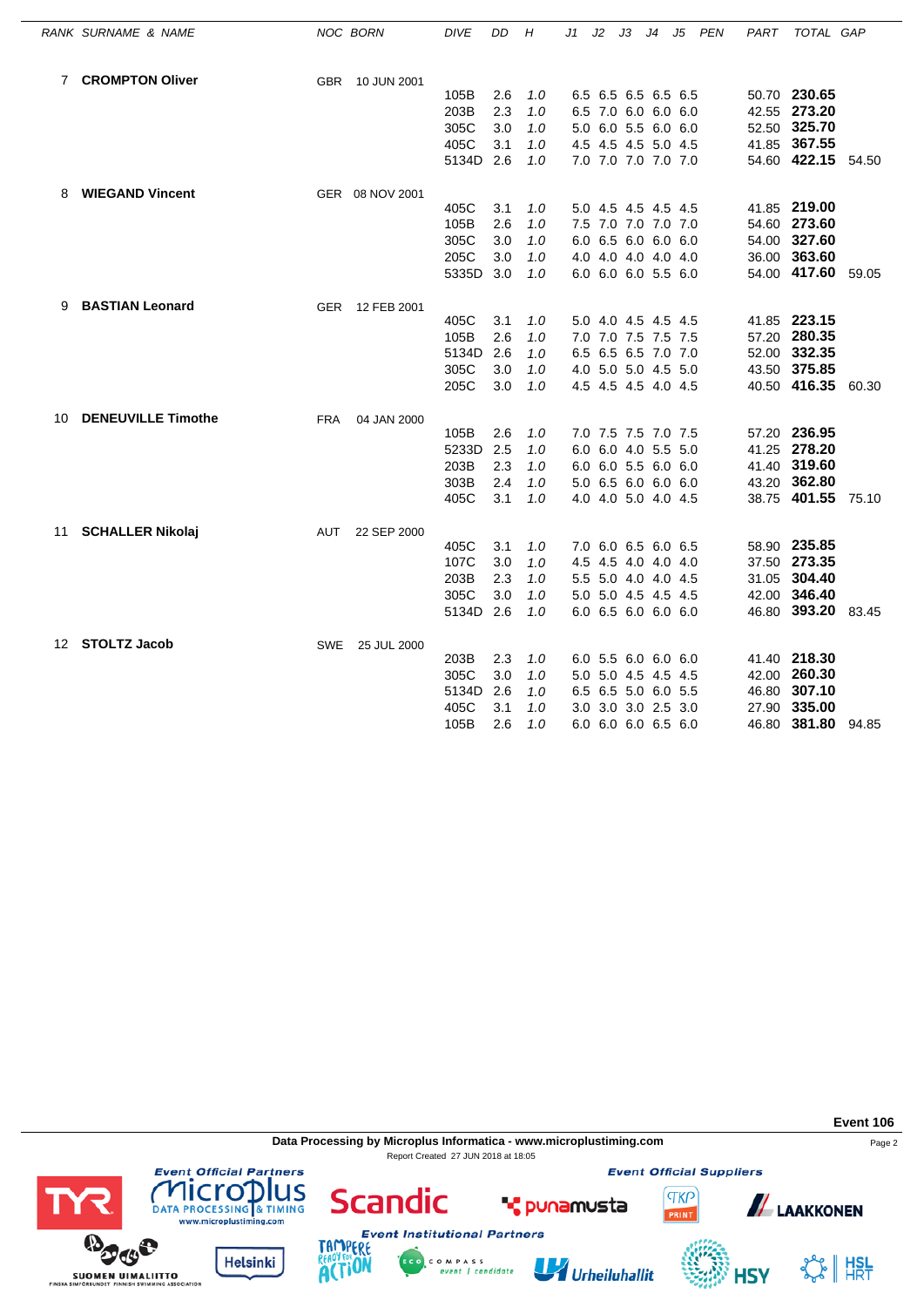

## LEN EUROPEAN JUNIOR CHAMPIONSHIPS **DIVING**



**A Boys - 1m Springboard Preliminary**



aquatics

*RANK SURNAME & NAME NOC BORN DIVE DD H J1 J2 J3 J4 J5 PEN PART TOTAL GAP*

**Event 6**

**27 JUN 2018**

|    |                                 | <b>REFEREE</b> | <b>TELLEFSEN Arne</b>   |                           |           |                    |     |                         |                     |         |       |              |       |
|----|---------------------------------|----------------|-------------------------|---------------------------|-----------|--------------------|-----|-------------------------|---------------------|---------|-------|--------------|-------|
|    |                                 |                | PANEL A (1 2 3 6 7)     |                           |           |                    |     | PANEL B (4 5 8 9 10)    |                     |         |       |              |       |
|    |                                 | <b>JUDGE 1</b> | <b>BRUNNER Kathy</b>    |                           |           | JUDGE <sub>1</sub> |     | JAFCSAK Zsolt           |                     |         |       |              |       |
|    |                                 | <b>JUDGE 2</b> |                         | <b>TOMLINSON Victoria</b> |           | <b>JUDGE 2</b>     |     | <b>PICKER Christian</b> |                     |         |       |              |       |
|    |                                 | <b>JUDGE 3</b> | <b>SWARTZ Love</b>      |                           |           | <b>JUDGE 3</b>     |     | PRINS Linda             |                     |         |       |              |       |
|    |                                 | JUDGE 4        | <b>BEKETOV Andrei</b>   |                           |           | <b>JUDGE 4</b>     |     | PACHERNEGG Paul         |                     |         |       |              |       |
|    |                                 | <b>JUDGE 5</b> | <b>SERGEEV Vitali</b>   |                           |           | <b>JUDGE 5</b>     |     | <b>GEORGIADI Themis</b> |                     |         |       |              |       |
|    |                                 | <b>RESERVE</b> | <b>AVASILOAE Florin</b> |                           |           | <b>RESERVE</b>     |     | HERANDO FERRER Carla    |                     |         |       |              |       |
| 1. | <b>HARDING Anthony</b>          |                | <b>GBR</b>              | 30 JUN 2000               |           |                    |     |                         |                     |         |       |              |       |
|    |                                 |                |                         |                           | 103B      | 1.7                | 1.0 |                         | 8.0 8.0 8.0 8.0 8.5 |         | 40.80 | 40.80        |       |
|    |                                 |                |                         |                           | 201B      | 1.6                | 1.0 |                         | 8.0 7.5 7.5 7.0 7.5 |         | 36.00 | 76.80        |       |
|    |                                 |                |                         |                           | 301B      | 1.7                | 1.0 |                         | 6.0 6.5 6.0 6.5 7.0 |         | 32.30 | 109.10       |       |
|    |                                 |                |                         |                           | 401A      | 1.8                | 1.0 |                         | 7.0 7.0 7.0 7.0 7.0 |         | 37.80 | 146.90       |       |
|    |                                 |                |                         |                           | 5132D     | 2.2                | 1.0 |                         | 7.0 7.0 7.0 7.5 7.0 |         |       | 46.20 193.10 |       |
|    |                                 |                |                         |                           | 5333D     | 2.6                | 1.0 |                         | 7.0 7.0 7.5 7.0 7.0 |         |       | 54.60 247.70 |       |
|    |                                 |                |                         |                           | 405C      | 3.1                | 1.0 |                         | 7.0 6.5 7.5 7.0 7.0 |         | 65.10 | 312.80       |       |
|    |                                 |                |                         |                           | 305C      | 3.0                | 1.0 |                         | 6.5 7.0 6.5 6.5 6.0 |         |       | 58.50 371.30 |       |
|    |                                 |                |                         |                           | 205C      | 3.0                | 1.0 |                         | 6.0 7.0 7.0 6.5 6.0 |         |       | 58.50 429.80 |       |
|    |                                 |                |                         |                           | 107C      | 3.0                | 1.0 |                         | 7.0 7.0 7.0 7.5 7.0 |         |       | 63.00 492.80 |       |
|    |                                 |                |                         |                           |           |                    |     |                         |                     |         |       |              |       |
|    | 2 SEMIANIUK Ivan                |                | <b>BLR</b>              | 11 SEP 2000               |           |                    |     |                         |                     |         |       |              |       |
|    |                                 |                |                         |                           | 103B      | 1.7                | 1.0 |                         | 6.0 7.0 7.0 7.5 7.5 |         | 36.55 | 36.55        |       |
|    |                                 |                |                         |                           | 201B      | 1.6                | 1.0 | 7.0                     | 7.0 7.0 7.5 7.5     |         | 34.40 | 70.95        |       |
|    |                                 |                |                         |                           | 301B      | 1.7                | 1.0 |                         | 7.5 8.0 7.0 7.5 7.5 |         | 38.25 | 109.20       |       |
|    |                                 |                |                         |                           | 401A      | 1.8                | 1.0 |                         | 6.5 6.5 6.5         | 6.5 6.5 | 35.10 | 144.30       |       |
|    |                                 |                |                         |                           | 5132D     | 2.2                | 1.0 |                         | 7.5 7.5 7.5 7.0 7.0 |         |       | 48.40 192.70 |       |
|    |                                 |                |                         |                           | 403B      | 2.4                | 1.0 |                         | 7.0 6.5 7.0 6.5 6.5 |         |       | 48.00 240.70 |       |
|    |                                 |                |                         |                           | 105B      | 2.6                | 1.0 |                         | 7.5 7.0 7.0 7.0 7.0 |         |       | 54.60 295.30 |       |
|    |                                 |                |                         |                           | 205C      | 3.0                | 1.0 |                         | 6.0 6.5 6.0         | 6.0 6.0 | 54.00 | 349.30       |       |
|    |                                 |                |                         |                           | 305C      | 3.0                | 1.0 |                         | 7.5 7.0 7.0 7.0 7.0 |         |       | 63.00 412.30 |       |
|    |                                 |                |                         |                           | 5233D 2.5 |                    | 1.0 |                         | 6.5 7.0 7.0 6.5 6.5 |         |       | 50.00 462.30 | 30.50 |
|    |                                 |                |                         |                           |           |                    |     |                         |                     |         |       |              |       |
| 3  | <b>WADE GARDINER Matthew T.</b> |                | ESP                     | 15 FEB 2000               |           |                    |     |                         |                     |         |       |              |       |
|    |                                 |                |                         |                           | 103B      | 1.7                | 1.0 |                         | 7.0 6.5 7.5 7.0 7.0 |         | 35.70 | 35.70        |       |
|    |                                 |                |                         |                           | 201B      | 1.6                | 1.0 |                         | 7.0 7.5 7.0 7.5 7.5 |         | 35.20 | 70.90        |       |
|    |                                 |                |                         |                           | 301B      | 1.7                | 1.0 |                         | 8.0 7.5 8.0 8.0 8.5 |         | 40.80 | 111.70       |       |
|    |                                 |                |                         |                           | 401A      | 1.8                | 1.0 |                         | 6.0 6.5 6.5 6.0 6.5 |         | 34.20 | 145.90       |       |
|    |                                 |                |                         |                           | 5331D     | 2.2                | 1.0 |                         | 8.0 8.0 8.0 8.0 8.0 |         |       | 52.80 198.70 |       |
|    |                                 |                |                         |                           | 105B      | 2.6                | 1.0 |                         | 7.0 7.0 7.0 6.5 7.0 |         |       | 54.60 253.30 |       |
|    |                                 |                |                         |                           | 405C      | 3.1                | 1.0 |                         | 5.0 6.5 6.0 7.0 7.0 |         |       | 60.45 313.75 |       |
|    |                                 |                |                         |                           | 203B      | 2.3                | 1.0 |                         | 6.0 6.5 6.5 6.5 6.0 |         | 43.70 | 357.45       |       |
|    |                                 |                |                         |                           | 305C      | 3.0                | 1.0 |                         | 1.5 2.0 2.0 2.0 1.5 |         | 16.50 | 373.95       |       |
|    |                                 |                |                         |                           | 5335D     | 3.0                | 1.0 |                         | 7.5 7.0 7.5 8.0 8.0 |         |       | 69.00 442.95 | 49.85 |

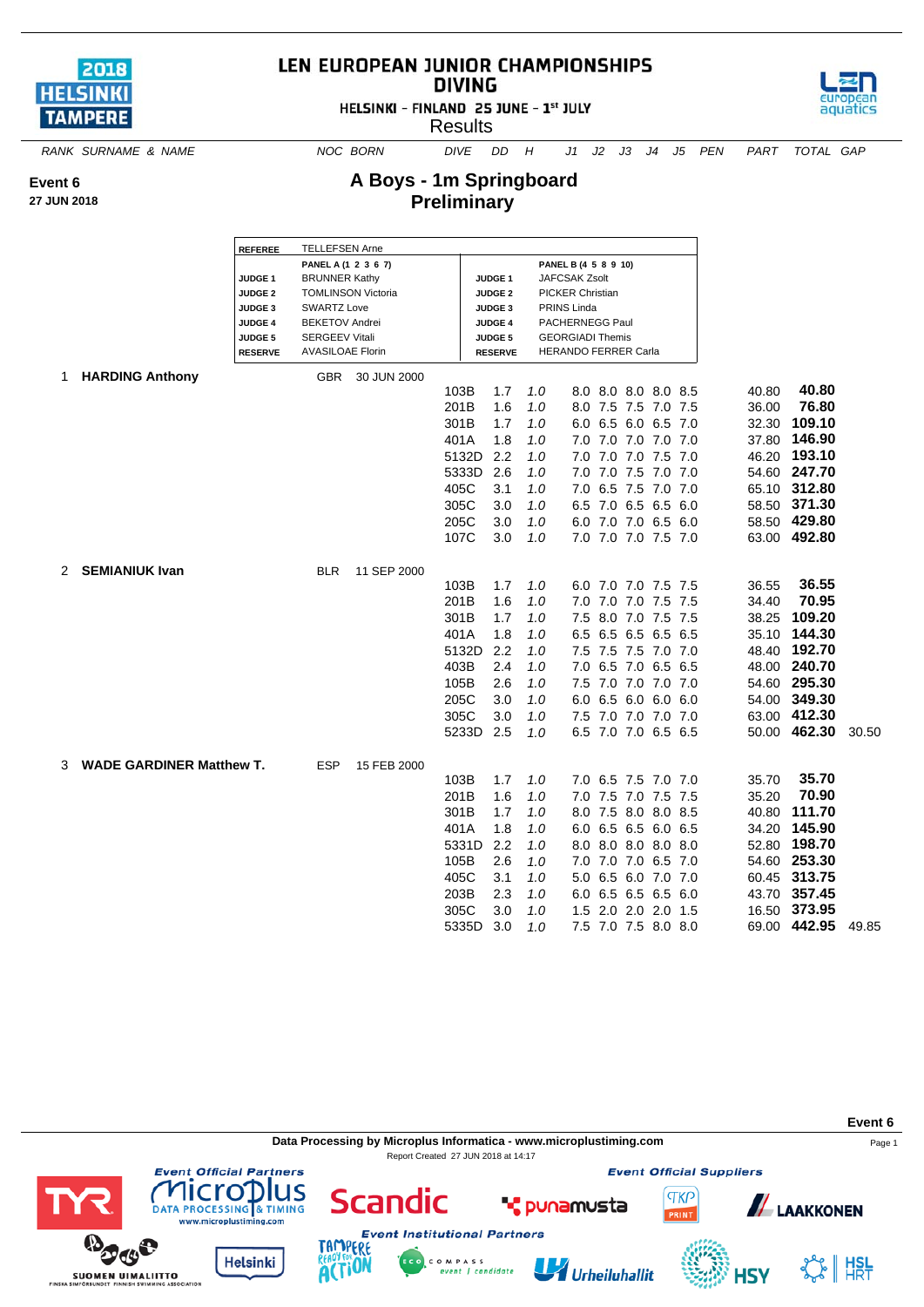|   | RANK SURNAME & NAME         |            | NOC BORN    | DIVE          | DD         | Н          | J1  | J2 | JЗ                                         | J4 | J5  | <b>PEN</b> | PART           | TOTAL GAP              |       |
|---|-----------------------------|------------|-------------|---------------|------------|------------|-----|----|--------------------------------------------|----|-----|------------|----------------|------------------------|-------|
|   | <b>ABADIA GARCIA Adrian</b> | ESP        | 05 APR 2002 |               |            |            |     |    |                                            |    |     |            |                |                        |       |
|   |                             |            |             | 103B          | 1.7        | 1.0        |     |    | 7.0 7.5 8.5 7.5 8.5                        |    |     |            | 39.95          | 39.95                  |       |
|   |                             |            |             | 201B          | 1.6        | 1.0        |     |    | 6.5 7.0 7.0 7.0 7.5                        |    |     |            | 33.60          | 73.55                  |       |
|   |                             |            |             | 301B          | 1.7        | 1.0        |     |    | 6.0 7.0 7.0 6.0 7.0                        |    |     |            | 34.00          | 107.55                 |       |
|   |                             |            |             | 401A          | 1.8        | 1.0        |     |    | 6.5 7.0 7.0 7.0 6.5                        |    |     |            | 36.90          | 144.45                 |       |
|   |                             |            |             | 5331D         | 2.2        | 1.0        |     |    | 8.0 7.0 7.5 7.5 7.5                        |    |     |            | 49.50          | 193.95                 |       |
|   |                             |            |             | 403B          | 2.4        | 1.0        |     |    | 7.5 7.5 7.5 6.5 7.0                        |    |     |            |                | 52.80 246.75           |       |
|   |                             |            |             | 105B          | 2.6        | 1.0        | 6.5 |    | 6.5 7.0 6.0 6.5                            |    |     |            | 50.70          | 297.45                 |       |
|   |                             |            |             | 5152B         | 3.2        | 1.0        |     |    | 6.5 7.0 7.0 6.5 6.0                        |    |     |            | 64.00          | 361.45                 |       |
|   |                             |            |             | 203B<br>305C  | 2.3<br>3.0 | 1.0<br>1.0 |     |    | 5.0 5.0 5.5 4.5 4.0<br>5.0 5.5 5.5 5.0 5.0 |    |     |            | 33.35          | 394.80<br>46.50 441.30 | 51.50 |
| 5 | <b>BASTIAN Leonard</b>      | <b>GER</b> | 12 FEB 2001 |               |            |            |     |    |                                            |    |     |            |                |                        |       |
|   |                             |            |             | 201B          | 1.6        | 1.0        |     |    | 7.0 6.0 5.5 6.0 5.5                        |    |     |            | 28.00          | 28.00                  |       |
|   |                             |            |             | 301B          | 1.7        | 1.0        | 6.5 |    | 6.0 6.0 6.0 6.0                            |    |     |            | 30.60          | 58.60                  |       |
|   |                             |            |             | 401A          | 1.8        | 1.0        |     |    | 7.0 7.0 7.0 6.0 6.5                        |    |     |            | 36.90          | 95.50                  |       |
|   |                             |            |             | 103B          | 1.7        | 1.0        |     |    | 7.0 7.5 7.0 7.5 8.0                        |    |     |            | 37.40          | 132.90                 |       |
|   |                             |            |             | 5132D         | 2.2        | 1.0        |     |    | 7.0 7.5 7.0 7.5 7.5                        |    |     |            | 48.40          | 181.30                 |       |
|   |                             |            |             | 405C          | 3.1        | 1.0        |     |    | 5.0 5.5 6.5 6.0 6.0                        |    |     |            | 54.25          | 235.55                 |       |
|   |                             |            |             | 105B          | 2.6        | 1.0        | 6.5 |    | 6.5 6.0 6.5                                |    | 6.0 |            | 49.40          | 284.95                 |       |
|   |                             |            |             | 5134D         | 2.6        | 1.0        |     |    | 7.0 8.0 7.5 7.5 7.5                        |    |     |            | 58.50          | 343.45                 |       |
|   |                             |            |             | 305C          | 3.0        | 1.0        |     |    | 6.0 6.5 6.0 6.5 6.0                        |    |     |            | 55.50          | 398.95                 |       |
|   |                             |            |             | 205C          | 3.0        | 1.0        |     |    | 4.5 5.0 5.0 4.5 4.5                        |    |     |            | 42.00          | 440.95                 | 51.85 |
| 6 | <b>CROMPTON Oliver</b>      | <b>GBR</b> | 10 JUN 2001 |               |            |            |     |    |                                            |    |     |            |                |                        |       |
|   |                             |            |             | 103B          | 1.7        | 1.0        |     |    | 7.0 7.0 7.5 7.0 7.0                        |    |     |            | 35.70          | 35.70                  |       |
|   |                             |            |             | 201B          | 1.6        | 1.0        |     |    | 6.0 6.5 6.5 6.0 6.5                        |    |     |            | 30.40          | 66.10<br>99.25         |       |
|   |                             |            |             | 301B          | 1.7        | 1.0        |     |    | 7.0 6.5 6.0 6.5 6.5                        |    |     |            | 33.15          |                        |       |
|   |                             |            |             | 401B          | 1.5<br>2.2 | 1.0        |     |    | 7.0 8.0 8.0 7.5 7.5                        |    |     |            | 34.50          | 133.75<br>179.95       |       |
|   |                             |            |             | 5132D<br>105B | 2.6        | 1.0        |     |    | 7.0 7.5 7.0 7.0 7.0                        |    |     |            | 46.20          | 233.25                 |       |
|   |                             |            |             | 203B          | 2.3        | 1.0<br>1.0 | 6.5 |    | 7.0 7.0 6.5 7.0<br>6.0 7.0 6.5 6.5 7.0     |    |     |            | 53.30          | 46.00 279.25           |       |
|   |                             |            |             | 305C          | 3.0        | 1.0        |     |    | 5.0 6.0 6.0 5.5 5.5                        |    |     |            | 51.00          | 330.25                 |       |
|   |                             |            |             | 405C          | 3.1        | 1.0        |     |    | 7.0 7.0 7.0 7.0 7.0                        |    |     |            | 65.10          | 395.35                 |       |
|   |                             |            |             | 5134D         | 2.6        | 1.0        |     |    | 5.5 6.0 6.0 6.0 5.5                        |    |     |            | 45.50          | 440.85                 | 51.95 |
| 7 | <b>VORK Dylan Justin</b>    | NED        | 07 AUG 2000 |               |            |            |     |    |                                            |    |     |            |                |                        |       |
|   |                             |            |             | 401A          | 1.8        | 1.0        |     |    | 6.5 6.5 6.5 6.5 6.5                        |    |     |            | 35.10          | 35.10                  |       |
|   |                             |            |             | 103B          | 1.7        | 1.0        |     |    | 7.0 7.0 7.5 7.5                            |    | 7.5 |            | 37.40          | 72.50                  |       |
|   |                             |            |             | 201B          | 1.6        | 1.0        |     |    | 6.5 6.0 6.0 6.0 6.0                        |    |     |            | 28.80          | 101.30                 |       |
|   |                             |            |             | 301B          | 1.7        | 1.0        |     |    | 6.5 7.0 7.5 6.5 6.5                        |    |     |            |                | 34.00 135.30           |       |
|   |                             |            |             | 5132D         | 2.2        | 1.0        |     |    | 7.5 7.5 7.5 7.5 7.0                        |    |     |            |                | 49.50 184.80           |       |
|   |                             |            |             | 405C          | 3.1        | 1.0        |     |    | 6.5 7.0 7.0 6.5 7.0                        |    |     |            |                | 63.55 248.35           |       |
|   |                             |            |             | 105B          | 2.6        | 1.0        |     |    | 8.0 7.5 7.5 7.5 7.5                        |    |     |            |                | 58.50 306.85           |       |
|   |                             |            |             | 203B          | 2.3        | 1.0        |     |    | 6.0 6.0 6.5 7.0 6.0                        |    |     |            |                | 42.55 349.40           |       |
|   |                             |            |             | 305C          | 3.0        | 1.0        |     |    | 4.0 4.0 4.0 4.0 4.0                        |    |     |            |                | 36.00 385.40           |       |
|   |                             |            |             | 5134D 2.6     |            | 1.0        |     |    | 7.0 6.5 7.0 7.0 7.0                        |    |     |            |                | 54.60 440.00 52.80     |       |
| 8 | <b>SCHALLER Nikolaj</b>     | AUT        | 22 SEP 2000 |               |            |            |     |    |                                            |    |     |            |                | 36.00                  |       |
|   |                             |            |             | 401A<br>103B  | 1.8<br>1.7 | 1.0<br>1.0 |     |    | 6.5 7.0 7.0 6.5 6.5<br>7.0 7.0 7.0 7.5 7.5 |    |     |            | 36.00<br>36.55 | 72.55                  |       |
|   |                             |            |             | 201B          | 1.6        | 1.0        |     |    | 7.0 7.5 6.5 7.0 7.0                        |    |     |            | 33.60          | 106.15                 |       |
|   |                             |            |             | 301B          | 1.7        | 1.0        |     |    | 6.5 6.5 6.5 6.0 6.0                        |    |     |            |                | 32.30 138.45           |       |
|   |                             |            |             | 5132D         | 2.2        | 1.0        |     |    | 5.5 6.0 6.0 6.5 5.5                        |    |     |            |                | 38.50 176.95           |       |
|   |                             |            |             | 105B          | 2.6        | 1.0        |     |    | 7.0 7.5 7.0 6.5 7.0                        |    |     |            |                | 54.60 231.55           |       |
|   |                             |            |             | 405C          | 3.1        | 1.0        |     |    | 6.0 6.0 5.5 6.0 5.5                        |    |     |            |                | 54.25 285.80           |       |
|   |                             |            |             | 305C          | 3.0        | 1.0        |     |    | 5.0 6.0 5.5 6.0 5.5                        |    |     |            |                | 51.00 336.80           |       |
|   |                             |            |             | 203B          | 2.3        | 1.0        |     |    | 6.0 6.5 6.5 7.0 6.5                        |    |     |            |                | 44.85 381.65           |       |
|   |                             |            |             | 5134D 2.6     |            | 1.0        |     |    | 6.5 7.0 7.0 7.0 6.5                        |    |     |            |                | 53.30 434.95 57.85     |       |

**Data Processing by Microplus Informatica - www.microplustiming.com** Page 2

C O M P A S S<br>event | candidate

Report Created 27 JUN 2018 at 14:17

**Event 6**

**Event Official Suppliers** 

Urheiluhallit



**HSY** 



**COMPLETED**<br>DATA PROCESSING & TIMING<br>www.microplustiming.com **BOOS** 



**Helsinki** 



**Scandic**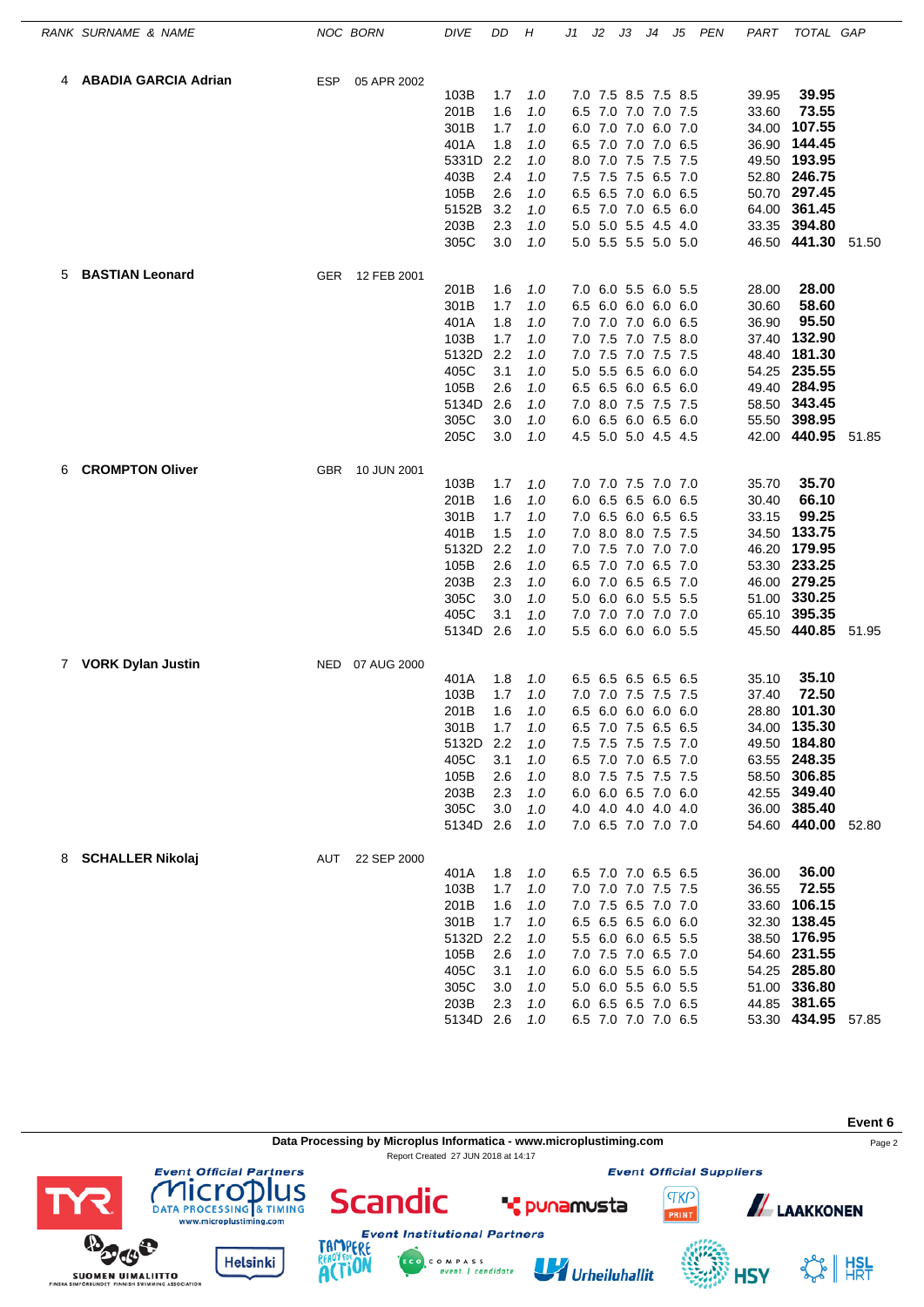|    | RANK SURNAME & NAME       |            | NOC BORN        | <b>DIVE</b>       | DD         | Н          | J1  | J2                                         | JЗ              | J4 | J5  | <b>PEN</b> | PART  | TOTAL GAP                    |       |
|----|---------------------------|------------|-----------------|-------------------|------------|------------|-----|--------------------------------------------|-----------------|----|-----|------------|-------|------------------------------|-------|
| 9  | <b>IVANOV Grigory</b>     | <b>RUS</b> | 13 APR 2001     |                   |            |            |     |                                            |                 |    |     |            |       |                              |       |
|    |                           |            |                 | 103C              | 1.6        | 1.0        |     | 7.0 6.5 7.0 7.5 7.0                        |                 |    |     |            | 33.60 | 33.60                        |       |
|    |                           |            |                 | 201B              | 1.6        | 1.0        |     | 6.0 6.0 5.5 6.5 6.0                        |                 |    |     |            | 28.80 | 62.40                        |       |
|    |                           |            |                 | 303C              | 2.1        | 1.0        |     | 7.0 6.5 7.0 7.0 7.0                        |                 |    |     |            | 44.10 | 106.50                       |       |
|    |                           |            |                 | 401B              | 1.5        | 1.0        |     | 7.5 7.5 7.5 7.5 7.0                        |                 |    |     |            | 33.75 | 140.25                       |       |
|    |                           |            |                 | 5132D             | 2.2        | 1.0        |     | 7.0 7.0 7.0 6.5 7.0                        |                 |    |     |            | 46.20 | 186.45                       |       |
|    |                           |            |                 | 405C              | 3.1        | 1.0        |     | 5.0 5.5 6.0 6.0 6.0                        |                 |    |     |            |       | 54.25 240.70                 |       |
|    |                           |            |                 | 305C              | 3.0        | 1.0        |     | 4.5 5.0 5.5 5.5 5.5                        |                 |    |     |            | 48.00 | 288.70                       |       |
|    |                           |            |                 | 5152B             | 3.2        | 1.0        |     | 5.5 5.5 5.5 6.0 5.5                        |                 |    |     |            | 52.80 | 341.50                       |       |
|    |                           |            |                 | 107C<br>205C      | 3.0<br>3.0 | 1.0<br>1.0 |     | 5.0 5.0 5.0 5.0 5.0<br>4.0 5.0 5.0 4.5 4.5 |                 |    |     |            | 45.00 | 386.50<br>42.00 428.50       | 64.30 |
| 10 | <b>DENEUVILLE Timothe</b> | <b>FRA</b> | 04 JAN 2000     |                   |            |            |     |                                            |                 |    |     |            |       |                              |       |
|    |                           |            |                 | 103B              | 1.7        | 1.0        |     | 6.5 6.5 7.0 6.0 6.5                        |                 |    |     |            | 33.15 | 33.15                        |       |
|    |                           |            |                 | 201B              | 1.6        | 1.0        |     | 6.0 7.0 6.5 6.5 7.0                        |                 |    |     |            | 32.00 | 65.15                        |       |
|    |                           |            |                 | 301B              | 1.7        | 1.0        |     | 7.0 7.0 7.0 7.0 7.0                        |                 |    |     |            | 35.70 | 100.85                       |       |
|    |                           |            |                 | 401A              | 1.8        | 1.0        |     | 7.5 6.5 7.0 6.5 6.5                        |                 |    |     |            | 36.00 | 136.85                       |       |
|    |                           |            |                 | 5132D             | 2.2        | 1.0        |     | 6.5 6.5 6.5 7.0 6.5                        |                 |    |     |            | 42.90 | 179.75                       |       |
|    |                           |            |                 | 105B              | 2.6        | 1.0        |     | 7.0 6.0 7.5 7.0 6.5                        |                 |    |     |            | 53.30 | 233.05                       |       |
|    |                           |            |                 | 5233D             | 2.5        | 1.0        | 6.5 |                                            | 5.5 6.0 5.5 5.5 |    |     |            |       | 42.50 275.55                 |       |
|    |                           |            |                 | 203B              | 2.3        | 1.0        |     | 7.0 7.0 7.0 6.0 6.0                        |                 |    |     |            |       | 46.00 321.55                 |       |
|    |                           |            |                 | 303B              | 2.4        | 1.0        |     | 6.0 5.5 6.0 6.0 6.0                        |                 |    |     |            | 43.20 | 364.75                       |       |
|    |                           |            |                 | 405C              | 3.1        | 1.0        |     | 6.0 5.0 5.5 6.0 5.5                        |                 |    |     |            | 52.70 | 417.45                       | 75.35 |
| 11 | <b>WIEGAND Vincent</b>    |            | GER 08 NOV 2001 |                   |            |            |     |                                            |                 |    |     |            |       |                              |       |
|    |                           |            |                 | 403C              | 2.2        | 1.0        |     | 7.0 6.5 7.0 7.0 6.5                        |                 |    |     |            | 45.10 | 45.10                        |       |
|    |                           |            |                 | 101B              | 1.3        | 1.0        |     | 7.0 7.5 7.5 8.0 8.0                        |                 |    |     |            | 29.90 | 75.00<br>106.20              |       |
|    |                           |            |                 | 201B              | 1.6        | 1.0        |     | 6.5 6.5 6.5 6.5 6.5                        |                 |    |     |            | 31.20 |                              |       |
|    |                           |            |                 | 301B              | 1.7        | 1.0        |     | 5.5 6.0 6.0 5.0 4.5                        |                 |    |     |            | 28.05 | 134.25                       |       |
|    |                           |            |                 | 5331D<br>405C     | 2.2<br>3.1 | 1.0        |     | 6.5 6.5 6.5 6.5 6.5                        |                 |    |     |            | 42.90 | 177.15<br>225.20             |       |
|    |                           |            |                 | 105B              | 2.6        | 1.0<br>1.0 |     | 5.0 5.0 5.5 5.5 5.0<br>6.5 6.5 6.0 6.5 6.0 |                 |    |     |            | 48.05 | 49.40 274.60                 |       |
|    |                           |            |                 | 305C              | 3.0        | 1.0        |     | 5.5 6.0 5.5 5.5 5.5                        |                 |    |     |            | 49.50 | 324.10                       |       |
|    |                           |            |                 | 205C              | 3.0        | 1.0        |     | 4.5 4.5 4.5 4.5 4.0                        |                 |    |     |            | 40.50 | 364.60                       |       |
|    |                           |            |                 | 5335D             | 3.0        | 1.0        |     | 5.5 6.0 5.5 5.5 5.0                        |                 |    |     |            |       | 49.50 414.10 78.70           |       |
| 12 | <b>STOLTZ Jacob</b>       | SWE        | 25 JUL 2000     |                   |            |            |     |                                            |                 |    |     |            |       |                              |       |
|    |                           |            |                 | 103B              | 1.7        | 1.0        |     | 6.0 6.5 7.0 7.0 7.0                        |                 |    |     |            | 34.85 | 34.85                        |       |
|    |                           |            |                 | 401A              | 1.8        | 1.0        |     | 6.0 7.0 6.5 6.0                            |                 |    | 6.5 |            | 34.20 | 69.05                        |       |
|    |                           |            |                 | 201B              | 1.6        | 1.0        |     | 6.5 6.5 6.5 7.0 6.5                        |                 |    |     |            | 31.20 | 100.25                       |       |
|    |                           |            |                 | 301B              | 1.7        | 1.0        |     | 7.0 7.0 7.0 6.5 6.5                        |                 |    |     |            |       | 34.85 135.10                 |       |
|    |                           |            |                 | 5132D             | 2.2        | 1.0        |     | 6.0 6.5 6.5 6.5 6.0                        |                 |    |     |            |       | 41.80 176.90                 |       |
|    |                           |            |                 | 203B              | 2.3        | 1.0        |     | 5.5 5.5 6.5 6.0 6.5                        |                 |    |     |            |       | 41.40 218.30                 |       |
|    |                           |            |                 | 305C              | 3.0        | 1.0        |     | 5.5 6.0 6.0 5.5 6.0                        |                 |    |     |            |       | 52.50 270.80                 |       |
|    |                           |            |                 | 5134D             | 2.6        | 1.0        |     | 5.5 6.0 6.0 5.5 6.0                        |                 |    |     |            |       | 45.50 316.30                 |       |
|    |                           |            |                 | 405C              | 3.1        | 1.0        |     | 5.0 5.0 5.0 5.0 5.0                        |                 |    |     |            |       | 46.50 362.80                 |       |
|    |                           |            |                 | 105B              | 2.6        | 1.0        |     | 6.5 6.5 6.5 6.5 6.5                        |                 |    |     |            |       | 50.70 413.50 79.30           |       |
| 13 | <b>MOLCHAN Alexandr</b>   | <b>BLR</b> | 11 APR 2002     |                   |            |            |     |                                            |                 |    |     |            |       |                              |       |
|    |                           |            |                 | 101B              | 1.3        | 1.0        |     | 7.0 8.0 7.5 7.5 8.0                        |                 |    |     |            | 29.90 | 29.90                        |       |
|    |                           |            |                 | 201C              | 1.5        | 1.0        |     | 7.0 6.5 6.0 7.5 7.0                        |                 |    |     |            | 30.75 | 60.65                        |       |
|    |                           |            |                 | 301C              | 1.6        | 1.0        |     | 8.0 7.5 6.5 7.5 7.5                        |                 |    |     |            | 36.00 | 96.65                        |       |
|    |                           |            |                 | 5331D             | 2.2        | 1.0        |     | 6.5 7.0 7.0 6.5 6.0                        |                 |    |     |            | 44.00 | 140.65                       |       |
|    |                           |            |                 | 403B              | 2.4<br>2.6 | 1.0        |     | 6.0 6.0 6.0 6.0 6.0                        |                 |    |     |            |       | 43.20 183.85<br>54.60 238.45 |       |
|    |                           |            |                 | 105B<br>405C      | 3.1        | 1.0<br>1.0 |     | 7.0 7.5 7.0 7.0 7.0<br>4.5 3.5 4.5 5.0 4.0 |                 |    |     |            |       | 40.30 278.75                 |       |
|    |                           |            |                 |                   |            |            |     |                                            |                 |    |     |            |       | 46.50 325.25                 |       |
|    |                           |            |                 | 305C              | 3.0        | 1.0        |     | 5.5 5.0 5.0 5.5 5.0                        |                 |    |     |            |       | 36.00 361.25                 |       |
|    |                           |            |                 | 205C<br>5134D 2.6 | 3.0        | 1.0<br>1.0 |     | 4.0 4.0 4.0 4.0 4.0<br>6.0 6.0 6.0 6.0 6.0 |                 |    |     |            |       | 46.80 408.05 84.75           |       |
|    |                           |            |                 |                   |            |            |     |                                            |                 |    |     |            |       |                              |       |

**Data Processing by Microplus Informatica - www.microplustiming.com** Page 3 Report Created 27 JUN 2018 at 14:17

**Event Institutional Partners** 

C O M P A S S<br>event | candidate

**T** punamusta

Urheiluhallit

**Event Official Suppliers** 

**Event 6**

**TKP ALAAKKONEN** 

**HSY** 







ERE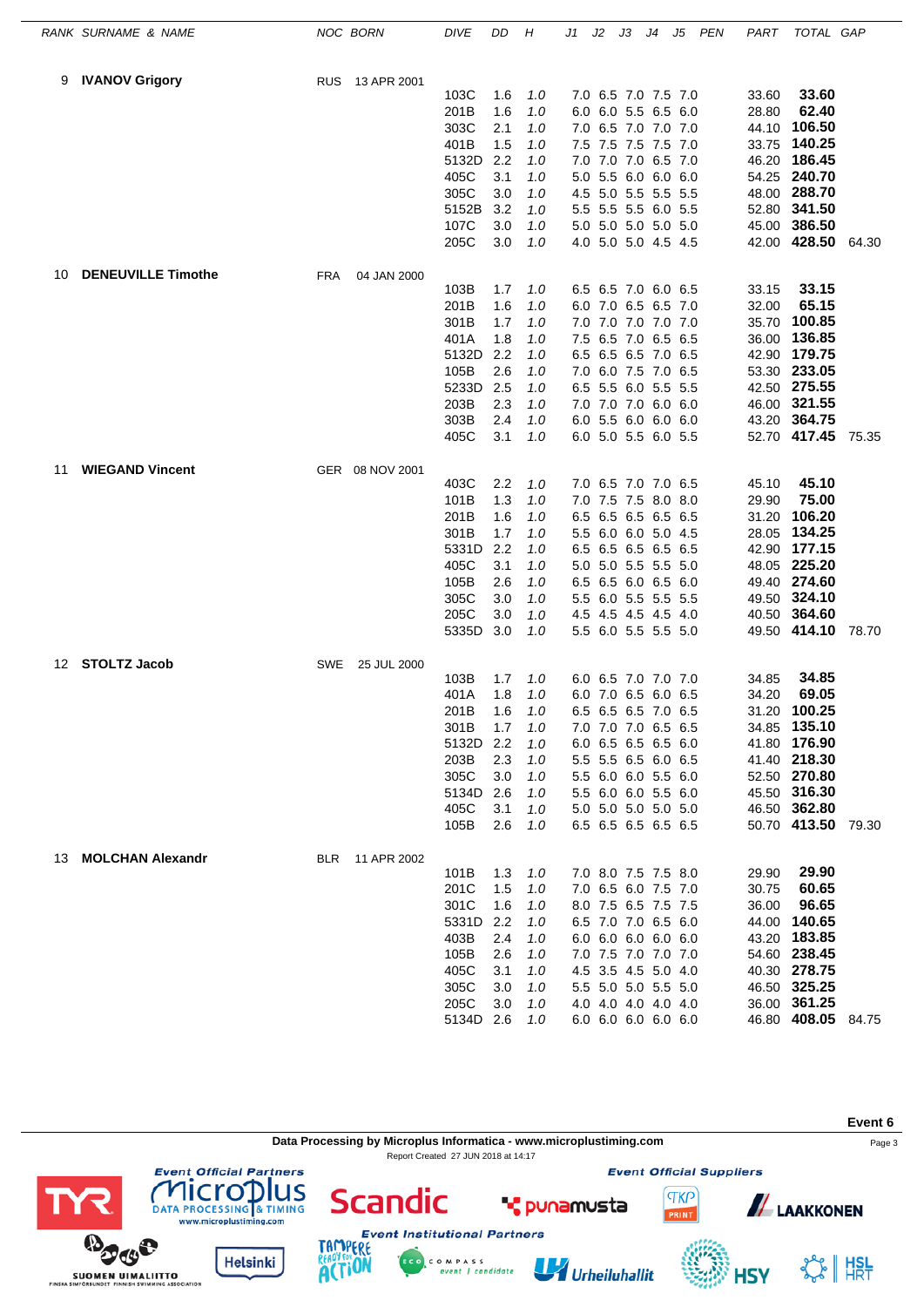|    | RANK SURNAME & NAME    |            | NOC BORN        | DIVE          | DD         | Н          | J1  | J2 | JЗ                                         | J4 | J5  | <b>PEN</b> | PART           | TOTAL GAP                    |       |
|----|------------------------|------------|-----------------|---------------|------------|------------|-----|----|--------------------------------------------|----|-----|------------|----------------|------------------------------|-------|
| 14 | <b>BELOV Dmitrii</b>   |            | RUS 04 AUG 2001 |               |            |            |     |    |                                            |    |     |            |                |                              |       |
|    |                        |            |                 | 401B          | 1.5        | 1.0        |     |    | 7.0 6.5 6.0 6.5 6.5                        |    |     |            | 29.25          | 29.25                        |       |
|    |                        |            |                 | 103C          | 1.6        | 1.0        |     |    | 7.0 6.5 6.0 6.5 7.0                        |    |     |            | 32.00          | 61.25                        |       |
|    |                        |            |                 | 201B          | 1.6        | 1.0        |     |    | 7.0 7.0 7.0 7.5 7.0                        |    |     |            | 33.60          | 94.85                        |       |
|    |                        |            |                 | 301B          | 1.7        | 1.0        |     |    | 6.5 6.0 6.0 6.0 6.0                        |    |     |            | 30.60          | 125.45                       |       |
|    |                        |            |                 | 5333D         | 2.6        | 1.0        |     |    | 5.5 5.5 5.5 6.0 6.0                        |    |     |            | 44.20          | 169.65                       |       |
|    |                        |            |                 | 405C          | 3.1        | 1.0        |     |    | 4.5 5.5 4.5 5.0 4.5                        |    |     |            |                | 43.40 213.05                 |       |
|    |                        |            |                 | 105B          | 2.6        | 1.0        |     |    | 7.0 6.5 6.0 7.0 6.0                        |    |     |            | 50.70          | 263.75                       |       |
|    |                        |            |                 | 203B          | 2.3        | 1.0        |     |    | 6.0 5.5 5.5 5.5 5.5                        |    |     |            |                | 37.95 301.70                 |       |
|    |                        |            |                 | 305C<br>5335D | 3.0<br>3.0 | 1.0<br>1.0 |     |    | 6.0 5.5 5.5 6.0 5.5<br>5.5 6.0 6.0 6.0 6.0 |    |     |            | 51.00          | 352.70<br>54.00 406.70 86.10 |       |
| 15 | <b>HROZA Dmytro</b>    | <b>UKR</b> | 24 FEB 2000     |               |            |            |     |    |                                            |    |     |            |                |                              |       |
|    |                        |            |                 | 103B          | 1.7        | 1.0        |     |    | 7.5 7.5 8.0 7.5 7.5                        |    |     |            | 38.25          | 38.25                        |       |
|    |                        |            |                 | 201B          | 1.6        | 1.0        |     |    | 7.0 7.0 6.0 6.5 6.5                        |    |     |            | 32.00          | 70.25                        |       |
|    |                        |            |                 | 301B          | 1.7        | 1.0        | 6.0 |    | 4.5 6.0 4.5                                |    | 6.0 |            | 28.05          | 98.30                        |       |
|    |                        |            |                 | 401A          | 1.8        | 1.0        |     |    | 6.0 6.5 6.5 6.5 6.5                        |    |     |            | 35.10          | 133.40                       |       |
|    |                        |            |                 | 5132D         | 2.2        | 1.0        |     |    | 6.5 7.0 7.0 6.5 6.5                        |    |     |            | 44.00          | 177.40                       |       |
|    |                        |            |                 | 5134D         | 2.6        | 1.0        |     |    | 6.5 6.5 6.5 6.5 6.5                        |    |     |            | 50.70          | 228.10                       |       |
|    |                        |            |                 | 203B          | 2.3        | 1.0        |     |    | 5.0 4.5 5.0 5.0 5.0                        |    |     |            | 34.50          | 262.60                       |       |
|    |                        |            |                 | 305C          | 3.0        | 1.0        |     |    | 6.0 6.0 6.0 6.5 6.0                        |    |     |            |                | 54.00 316.60                 |       |
|    |                        |            |                 | 405C          | 3.1        | 1.0        |     |    | 5.0 5.0 5.0 5.5 5.5                        |    |     |            | 48.05          | 364.65                       |       |
|    |                        |            |                 | 107C          | 3.0        | 1.0        |     |    | 4.5 4.5 5.0 4.5 4.5                        |    |     |            | 40.50          | 405.15 87.65                 |       |
| 16 | <b>SEMBIANTE Loris</b> | ITA        | 13 OCT 2001     |               |            |            |     |    |                                            |    |     |            |                | 28.50                        |       |
|    |                        |            |                 | 401B<br>103B  | 1.5<br>1.7 | 1.0<br>1.0 |     |    | 6.5 7.0 6.0 6.5 6.0<br>6.5 7.0 7.0 6.5 6.5 |    |     |            | 28.50<br>34.00 | 62.50                        |       |
|    |                        |            |                 | 301B          | 1.7        | 1.0        |     |    | 6.0 6.5 6.0 6.0 6.0                        |    |     |            | 30.60          | 93.10                        |       |
|    |                        |            |                 | 201A          | 1.7        | 1.0        |     |    | 6.5 6.5 6.5 6.0 6.0                        |    |     |            | 32.30          | 125.40                       |       |
|    |                        |            |                 | 5132D         | 2.2        | 1.0        |     |    | 6.5 6.5 6.5 6.0                            |    |     |            | 42.90          | 168.30                       |       |
|    |                        |            |                 | 5233D         | 2.5        | 1.0        |     |    | 6.0 6.0 6.0 6.0 6.0                        |    |     |            | 45.00          | 213.30                       |       |
|    |                        |            |                 | 305C          | 3.0        | 1.0        |     |    | 6.0 6.0 6.0 5.0 5.5                        |    |     |            |                | 52.50 265.80                 |       |
|    |                        |            |                 | 105B          | 2.6        | 1.0        |     |    | 6.5 6.5 6.0 5.5 5.5                        |    |     |            | 46.80          | 312.60                       |       |
|    |                        |            |                 | 403B          | 2.4        | 1.0        |     |    | 6.0 6.5 6.0 6.0 6.0                        |    |     |            | 43.20          | 355.80                       |       |
|    |                        |            |                 | 203B          | $2.3\,$    | 1.0        |     |    | 6.5 6.5 6.5 6.0                            |    |     |            | 44.85          | 400.65                       | 92.15 |
| 17 | <b>BARALDI Davide</b>  | ITA        | 24 MAY 2001     |               |            |            |     |    |                                            |    |     |            |                |                              |       |
|    |                        |            |                 | 401B          | 1.5        | 1.0        |     |    | 7.0 8.0 7.0 6.5 7.0                        |    |     |            | 31.50          | 31.50                        |       |
|    |                        |            |                 | 101B          | 1.3        | 1.0        |     |    | 7.0 7.0 7.0 7.0 6.5                        |    |     |            | 27.30          | 58.80                        |       |
|    |                        |            |                 | 201B          | 1.6        | 1.0        |     |    | 6.5 7.0 6.5 6.0 6.5                        |    |     |            | 31.20          | 90.00                        |       |
|    |                        |            |                 | 303B          | 2.4        | 1.0        |     |    | 4.0 4.0 4.0 4.0 4.0                        |    |     |            |                | 28.80 118.80                 |       |
|    |                        |            |                 | 5132D         | 2.2        | 1.0        |     |    | 6.0 6.5 6.5 6.0 6.0                        |    |     |            |                | 40.70 159.50                 |       |
|    |                        |            |                 | 5134D         | 2.6        | 1.0        |     |    | 6.0 5.5 6.0 5.5 5.5                        |    |     |            |                | 44.20 203.70                 |       |
|    |                        |            |                 | 105B          | 2.6        | 1.0        |     |    | 6.5 6.5 6.5 6.5 6.5                        |    |     |            |                | 50.70 254.40                 |       |
|    |                        |            |                 | 203B          | 2.3        | 1.0        |     |    | 5.5 5.5 5.5 6.0 6.0                        |    |     |            |                | 39.10 293.50<br>48.00 341.50 |       |
|    |                        |            |                 | 305C<br>403B  | 3.0<br>2.4 | 1.0<br>1.0 |     |    | 5.0 5.5 5.5 5.5 5.0<br>6.0 6.5 6.5 6.5 6.0 |    |     |            |                | 45.60 387.10 105.70          |       |
| 18 | <b>BOUYER Jules</b>    | <b>FRA</b> | 22 JUL 2002     |               |            |            |     |    |                                            |    |     |            |                |                              |       |
|    |                        |            |                 | 103B          | 1.7        | 1.0        |     |    | 6.0 6.5 6.5 7.0 6.5                        |    |     |            | 33.15          | 33.15                        |       |
|    |                        |            |                 | 201B          | 1.6        | 1.0        |     |    | 6.5 7.0 6.5 7.0 7.0                        |    |     |            | 32.80          | 65.95                        |       |
|    |                        |            |                 | 301B          | 1.7        | 1.0        |     |    | 6.0 6.0 6.5 6.5 6.5                        |    |     |            | 32.30          | 98.25                        |       |
|    |                        |            |                 | 401B          | 1.5        | 1.0        |     |    | 6.0 6.5 7.0 7.0 6.5                        |    |     |            | 30.00          | 128.25                       |       |
|    |                        |            |                 | 5233D         | 2.5        | 1.0        |     |    | 5.0 5.0 5.5 5.5 5.5                        |    |     |            |                | 40.00 168.25                 |       |
|    |                        |            |                 | 203B          | 2.3        | 1.0        |     |    | 6.0 6.0 6.0 6.0 6.0                        |    |     |            |                | 41.40 209.65                 |       |
|    |                        |            |                 | 305C          | 3.0        | 1.0        |     |    | 5.0 5.5 6.5 6.0 6.5                        |    |     |            |                | 54.00 263.65                 |       |
|    |                        |            |                 | 5333D         | 2.6        | 1.0        |     |    | 5.5 5.0 5.0 4.5 4.5                        |    |     |            |                | 37.70 301.35                 |       |
|    |                        |            |                 | 105B          | 2.6        | 1.0        |     |    | 5.0 5.0 5.0 4.0 3.5                        |    |     |            |                | 36.40 337.75                 |       |
|    |                        |            |                 | 403B          | 2.4        | 1.0        |     |    | 5.5 6.5 6.5 6.5 6.5                        |    |     |            |                | 46.80 384.55 108.25          |       |

Data Processing by Microplus Informatica - www.microplustiming.com<br>
Page 4 Report Created 27 JUN 2018 at 14:17**Event Official Partners** 

C O M P A S S<br>event | candidate

**T** punamusta

Urheiluhallit

**HSY** 

**Event Official Suppliers** 

**TKP** 



SS HISL

**Event 6**





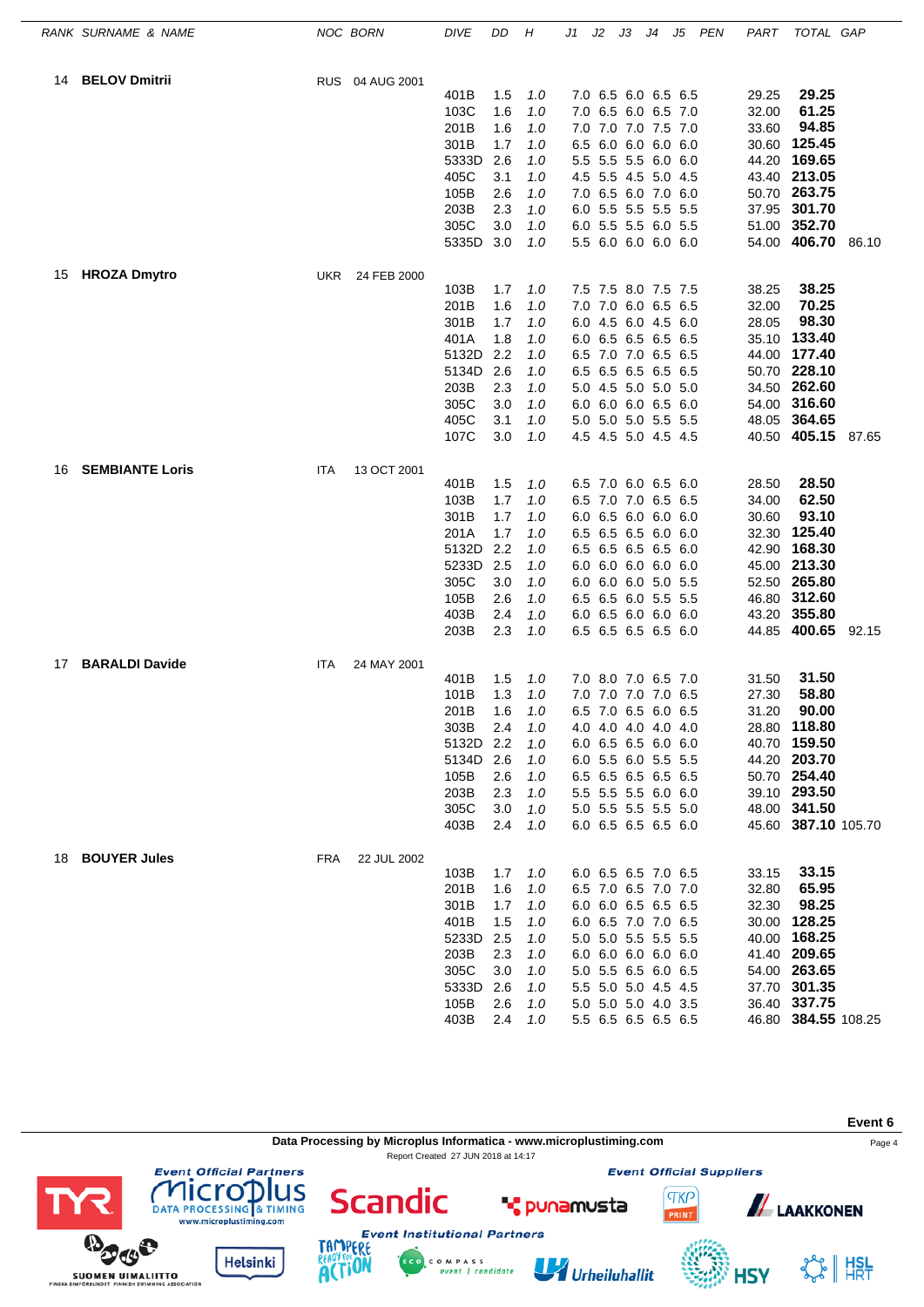|    | RANK SURNAME & NAME       | NOC BORN                  | <b>DIVE</b>       | DD         | Н          | J1  | J2 | JЗ                                         | J4 | J5 | PEN | PART  | TOTAL GAP                     |  |
|----|---------------------------|---------------------------|-------------------|------------|------------|-----|----|--------------------------------------------|----|----|-----|-------|-------------------------------|--|
| 19 | <b>TAPIO Tino</b>         | <b>FIN</b><br>27 JUN 2002 |                   |            |            |     |    |                                            |    |    |     |       |                               |  |
|    |                           |                           | 401B              | 1.5        | 1.0        |     |    | 7.0 7.0 7.0 7.0 7.0                        |    |    |     | 31.50 | 31.50                         |  |
|    |                           |                           | 201B              | 1.6        | 1.0        |     |    | 7.0 7.0 7.0 7.0 7.0                        |    |    |     | 33.60 | 65.10                         |  |
|    |                           |                           | 103B              | 1.7        | 1.0        |     |    | 6.0 6.0 6.5 6.0 6.0                        |    |    |     | 30.60 | 95.70                         |  |
|    |                           |                           | 5231D             | 2.1        | 1.0        |     |    | 6.0 6.5 6.5 6.0 6.5                        |    |    |     | 39.90 | 135.60                        |  |
|    |                           |                           | 303C              | 2.1        | 1.0        |     |    | 7.0 7.0 7.0 7.0 7.0                        |    |    |     |       | 44.10 179.70                  |  |
|    |                           |                           | 403B              | 2.4        | 1.0        |     |    | 6.0 6.0 6.0 6.0 6.0                        |    |    |     |       | 43.20 222.90                  |  |
|    |                           |                           | 203B              | 2.3        | 1.0        |     |    | 6.5 5.5 5.5 5.0 5.0                        |    |    |     |       | 36.80 259.70                  |  |
|    |                           |                           | 105B<br>5134D     | 2.6        | 1.0        |     |    | 5.5 5.5 6.0 5.5 6.0                        |    |    |     | 44.20 | 303.90                        |  |
|    |                           |                           | 305C              | 2.6<br>3.0 | 1.0<br>1.0 |     |    | 6.0 6.0 6.0 5.5 5.0<br>4.5 4.5 3.5 3.5 2.5 |    |    |     | 45.50 | 349.40<br>34.50 383.90 108.90 |  |
| 20 | <b>RASSIMOF Leo</b>       | POL 14 MAR 2000           |                   |            |            |     |    |                                            |    |    |     |       |                               |  |
|    |                           |                           | 103B              | 1.7        | 1.0        |     |    | 6.5 6.0 6.0 6.5 6.5                        |    |    |     | 32.30 | 32.30                         |  |
|    |                           |                           | 201B              | 1.6        | 1.0        |     |    | 7.0 7.0 7.0 6.5 6.5                        |    |    |     | 32.80 | 65.10                         |  |
|    |                           |                           | 301B              | 1.7        | 1.0        |     |    | 7.0 6.5 6.5 6.5 6.5                        |    |    |     | 33.15 | 98.25                         |  |
|    |                           |                           | 401B              | 1.5        | 1.0        |     |    | 7.0 7.5 7.5 6.5 6.5                        |    |    |     | 31.50 | 129.75                        |  |
|    |                           |                           | 5231D             | 2.1        | 1.0        |     |    | 6.0 6.0 6.0 6.5 6.5                        |    |    |     | 38.85 | 168.60                        |  |
|    |                           |                           | 5134D             | 2.6        | 1.0        |     |    | 5.5 5.0 6.0 6.0 5.5                        |    |    |     | 44.20 | 212.80                        |  |
|    |                           |                           | 203B              | 2.3        | 1.0        |     |    | 5.0 5.5 4.5 5.0 5.0                        |    |    |     |       | 34.50 247.30                  |  |
|    |                           |                           | 305C              | 3.0        | 1.0        |     |    | 3.5 3.5 3.5 3.5 3.5                        |    |    |     |       | 31.50 278.80                  |  |
|    |                           |                           | 405C              | 3.1        | 1.0        |     |    | 4.5 4.5 4.5 4.0 4.0                        |    |    |     |       | 40.30 319.10                  |  |
|    |                           |                           | 105B              | 2.6        | 1.0        |     |    | 5.0 5.5 5.5 5.5 5.0                        |    |    |     | 41.60 | 360.70 132.10                 |  |
| 21 | <b>AURELIAN Dragomir</b>  | ROU 21 MAR 2001           | 201B              | 1.6        | 1.0        |     |    | 5.5 5.5 5.0 6.0 6.0                        |    |    |     | 27.20 | 27.20                         |  |
|    |                           |                           | 401A              | 1.8        | 1.0        |     |    | 5.5 5.5 5.5 5.5 5.0                        |    |    |     | 29.70 | 56.90                         |  |
|    |                           |                           | 301B              | 1.7        | 1.0        |     |    | 6.0 6.0 6.0 6.0 6.0                        |    |    |     | 30.60 | 87.50                         |  |
|    |                           |                           | 103B              | 1.7        | 1.0        |     |    | 6.5 6.5 6.5 6.0 6.5                        |    |    |     | 33.15 | 120.65                        |  |
|    |                           |                           | 5331D             | 2.2        | 1.0        |     |    | 4.5 4.5 4.5 5.0 5.0                        |    |    |     | 30.80 | 151.45                        |  |
|    |                           |                           | 305C              | 3.0        | 1.0        |     |    | 4.0 3.0 3.0 3.5 3.5                        |    |    |     | 30.00 | 181.45                        |  |
|    |                           |                           | 107C              | 3.0        | 1.0        |     |    | 5.0 4.5 5.0 5.0 5.5                        |    |    |     | 45.00 | 226.45                        |  |
|    |                           |                           | 205C              | 3.0        | 1.0        |     |    | 4.0 5.5 5.0 5.0 4.0                        |    |    |     |       | 42.00 268.45                  |  |
|    |                           |                           | 405C              | 3.1        | 1.0        |     |    | 4.5 4.5 4.0 3.5 3.5                        |    |    |     | 37.20 | 305.65                        |  |
|    |                           |                           | 5134D             | 2.6        | 1.0        |     |    | 6.0 6.0 6.0 6.0 6.0                        |    |    |     |       | 46.80 352.45 140.35           |  |
| 22 | <b>AFTHINOS Theofilos</b> | GRE 31 AUG 2001           |                   |            |            |     |    |                                            |    |    |     |       |                               |  |
|    |                           |                           | 103B              | 1.7        | 1.0        |     |    | 7.0 6.0 7.0 6.5 6.5                        |    |    |     | 34.00 | 34.00                         |  |
|    |                           |                           | 201B              | 1.6        | 1.0        | 6.5 |    | 7.0 7.0 6.5 6.5                            |    |    |     | 32.00 | 66.00                         |  |
|    |                           |                           | 301B              | 1.7        | 1.0        |     |    | 5.5 6.5 6.0 6.0 6.0                        |    |    |     | 30.60 | 96.60<br>32.25 128.85         |  |
|    |                           |                           | 401B<br>5231D 2.1 | 1.5        | 1.0<br>1.0 |     |    | 7.0 7.5 7.5 7.0 7.0<br>6.0 6.5 6.5 6.5 6.5 |    |    |     |       | 40.95 169.80                  |  |
|    |                           |                           | 5132D 2.2         |            | 1.0        |     |    | 7.0 6.5 7.0 7.0 6.5                        |    |    |     |       | 45.10 214.90                  |  |
|    |                           |                           | 105B              | 2.6        | 1.0        |     |    | 6.0 6.0 6.0 5.5 6.0                        |    |    |     |       | 46.80 261.70                  |  |
|    |                           |                           | 203B              | 2.3        | 1.0        |     |    | 5.5 5.0 5.5 5.5 6.0                        |    |    |     |       | 37.95 299.65                  |  |
|    |                           |                           | 303B              | 2.4        | 1.0        |     |    | $0.0$ 0.0 0.0 0.0 0.0                      |    |    |     |       | 0.00 299.65                   |  |
|    |                           |                           | 403B              | 2.4        | 1.0        |     |    | 5.5 5.0 4.5 5.0 6.0                        |    |    |     |       | 37.20 336.85 155.95           |  |
| 23 | <b>GACS Barnabas</b>      | HUN 09 AUG 2000           |                   |            |            |     |    |                                            |    |    |     |       |                               |  |
|    |                           |                           | 401B              | 1.5        | 1.0        |     |    | 6.0 5.5 6.0 5.5 5.5                        |    |    |     | 25.50 | 25.50                         |  |
|    |                           |                           | 201B              | 1.6        | 1.0        |     |    | 6.0 6.5 5.5 5.0 5.5                        |    |    |     | 27.20 | 52.70                         |  |
|    |                           |                           | 103B              | 1.7        | 1.0        |     |    | 7.0 6.0 6.0 6.5 6.0                        |    |    |     | 31.45 | 84.15                         |  |
|    |                           |                           | 301B              | 1.7        | 1.0        |     |    | 5.0 5.0 5.5 5.5 5.5                        |    |    |     |       | 27.20 111.35                  |  |
|    |                           |                           | 5132D             | 2.2        | 1.0        |     |    | 5.5 5.5 5.5 5.5 5.5                        |    |    |     |       | 36.30 147.65                  |  |
|    |                           |                           | 5134D             | 2.6        | 1.0        |     |    | 6.0 5.5 5.5 6.0 6.0                        |    |    |     |       | 45.50 193.15                  |  |
|    |                           |                           | 403B              | 2.4        | 1.0        |     |    | 7.0 7.0 5.5 6.0 6.0                        |    |    |     |       | 45.60 238.75                  |  |
|    |                           |                           | 105B              | 2.6        | 1.0        |     |    | 5.0 5.0 5.0 5.5 5.0                        |    |    |     |       | 39.00 277.75<br>25.30 303.05  |  |
|    |                           |                           | 203B<br>303B      | 2.3<br>2.4 | 1.0<br>1.0 |     |    | 4.0 4.0 3.5 3.5 3.5<br>5.0 4.5 4.5 3.5 4.0 |    |    |     |       | 31.20 334.25 158.55           |  |
|    |                           |                           |                   |            |            |     |    |                                            |    |    |     |       |                               |  |

**Data Processing by Microplus Informatica - www.microplustiming.com** Page 5

C O M P A S S<br>event | candidate

**\*** punamusta

Urheiluhallit

Report Created 27 JUN 2018 at 14:17

**Event 6**

**ALAAKKONEN** 

**HSY** 

☆ | #SL

**Event Official Suppliers** 

**TKP** 







**Scandic**